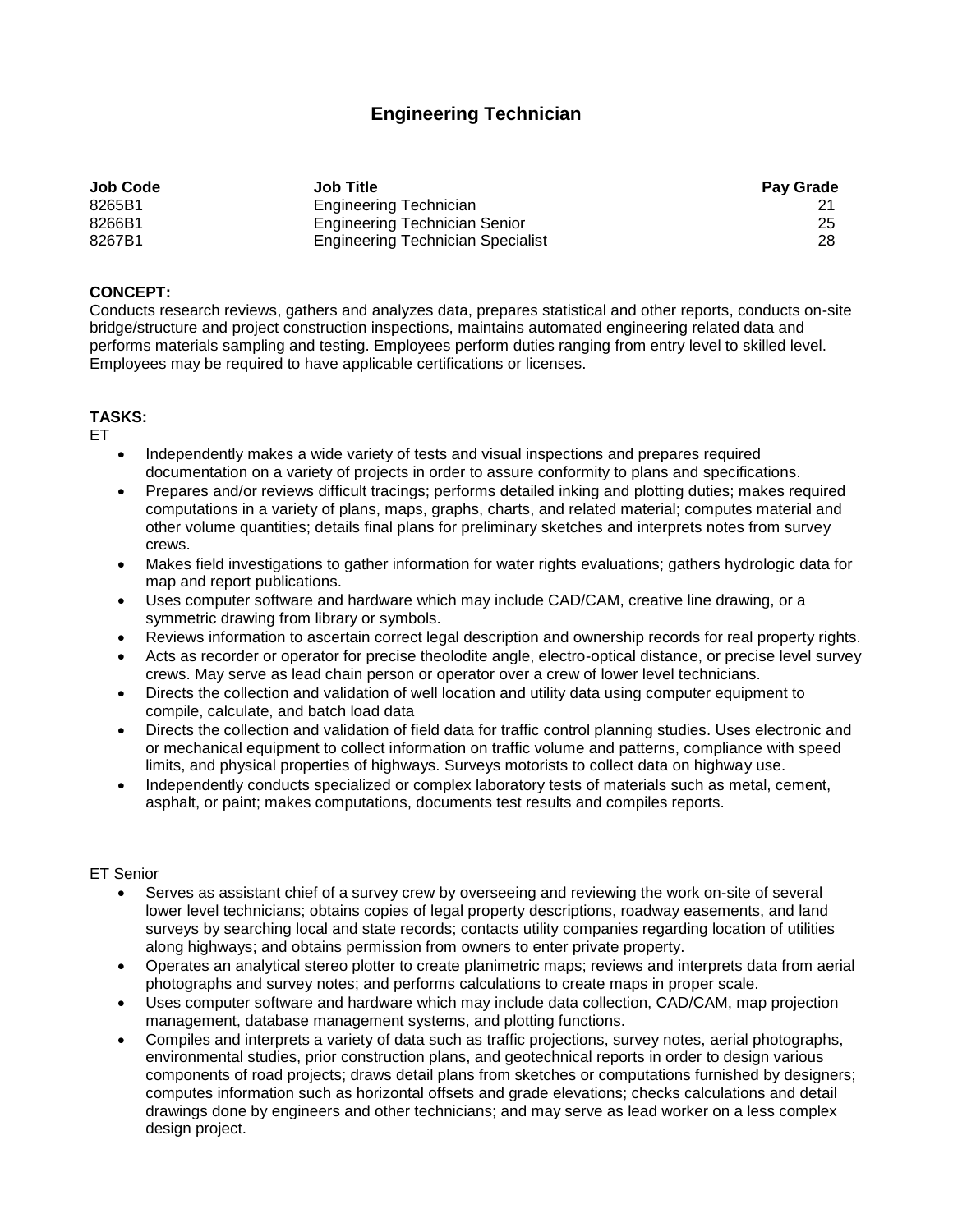- Serves as lead inspector on complex highway, bridge, building, or water control construction or maintenance projects; recommends and makes decisions on necessary changes in construction, signing, safety measures, or EEO check procedures.
- Assists local entities by performing technical reviews of road and street plans to assure compliance with state and federal standards, design criteria, and specifications; assists engineers in performing field checks of local projects; and prepares reports of review and field check findings.
- Oversees collection of a wide variety of traffic surveys to determine data such as truck traffic on both urban and rural highways, motorist destinations, and traffic volume; collects data regarding physical features and conditions of highways and bridges.
- Directs all material testing activities in a unit laboratory or performs material research work of equivalent scope or complexity.
- Conducts field investigations and audits appropriation rights to determine the pumping rates of approved water diversions works and the amount of water used annually; reviews with applicants their new applications for permits to appropriate water; investigates allegations of water rights impairments, unlawful diversion of water, and the waste of water.

# ET Specialist

- Directs the collection, analysis and dissemination of major engineering information, including annual reports as required by state and federal laws.
- Develops schedules, determines scope of research and assigns duties for traffic studies and other highway projects, employing the most advanced technological tools.
- Reviews and develops reports and recommends action on a wide range of complex matters such as change orders, special provisions, highway permit requests, changes in traffic patterns, and advises supervisors of any problems or special considerations.
- Prepares updated manuals of standard specifications and special provisions for use agency-wide, ensuring that all additions and changes of pertinent laws and regulations are incorporated within them.
- Uses computer software and hardware which may include data collection, CAD/CAM, map projection management, database management systems, and plotting functions.
- Prepares technical water resources reports and special investigative reports for critical water areas and water rights problems.
- Reviews plans and estimates costs of construction and maintenance projects prior to bid letting.
- Serves as unlicensed party chief of a survey crew under the direction of a licensed surveyor by overseeing all procedures, reviewing all data, compiling reports of survey findings, and making individual work assignments to subordinates; obtains permission to survey private property and explains scope and purpose to property owners.
- Assists a senior engineer in providing coordination, consultation and review of the processes and procedures within an area of engineering such as materials inspection, complex bridge design, or complex road design.
- Monitors complex projects for conformity to current federal guidelines and regulations with responsibility for acquiring and developing permits and reports as needed.
- Conducts investigations or otherwise responds to a wide range of complex and technical questions within an area of expertise from the public, federal and local officials, other agencies or private companies.
- Assigns work; performs and oversees analysis of data for development of highway and traffic places.

# **LEVELS OF WORK**

• Class Group consists of three classes.

**Engineering Technician**: This is technical work in an engineering or scientific field. Work involves serving in a wide range of work settings using a variety of engineering or scientific instruments and techniques which require a basic mathematics background and broad experience and training. Work may be limited in scope but complex and exacting in nature.

**Minimum Requirements**: One year of experience in engineering technical support. Education may be substituted for experience as determined relevant by the agency.